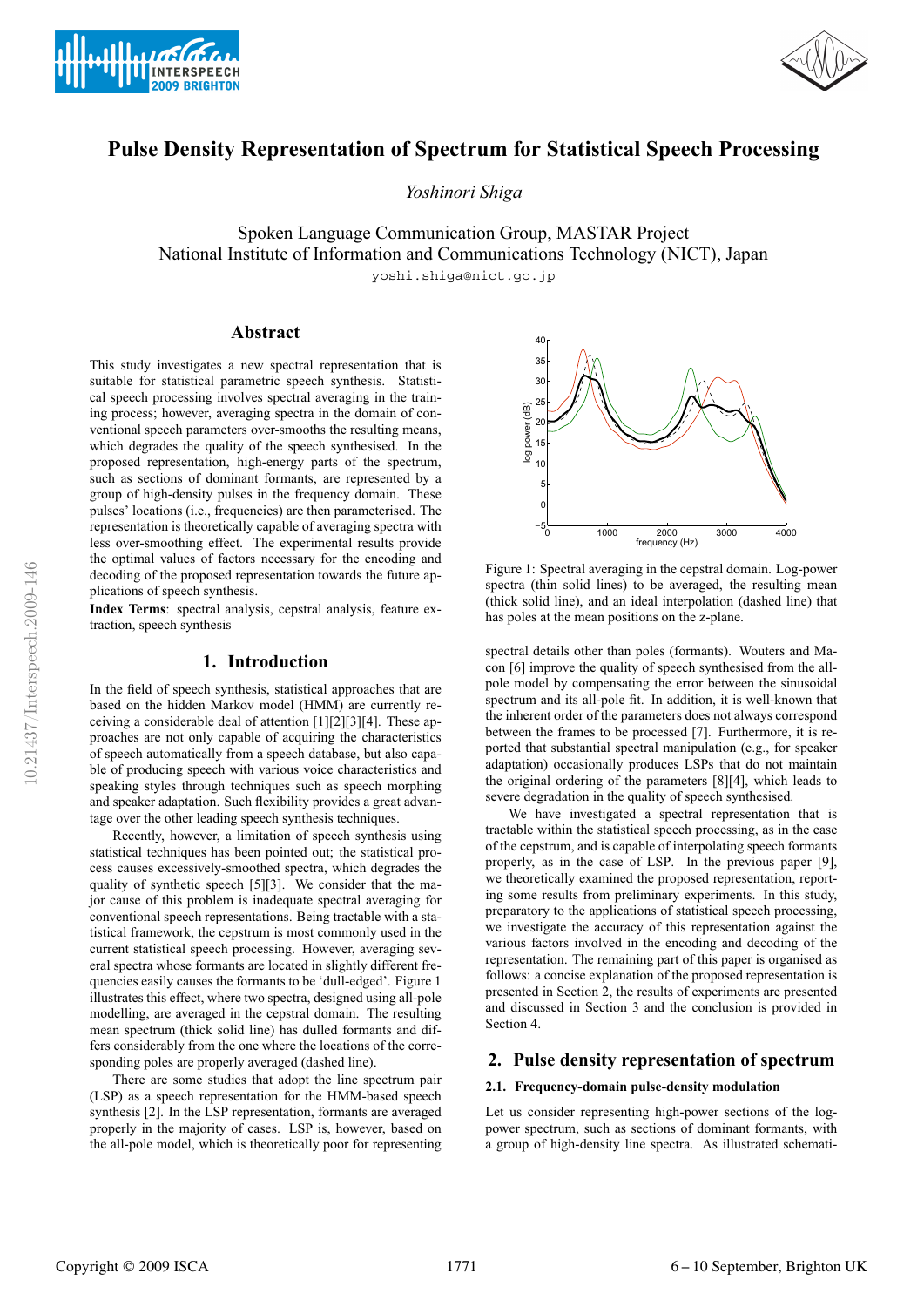

Figure 2: Spectrum interpolation based on the proposed line spectrum representation



Figure 3: PDM of an actual log-power spectrum ( $N = 1024$ ). The log power values of the spectrum are represented by the relative density of pulses.

cally in Fig. 2, such a line spectrum representation should (similar to the case of LSP) achieve the desired spectral averaging by interpolating formants on the basis of the frequency of each line spectrum. In contrast to LSP, however, this representation should (with a sufficient number of line spectra) be able to preserve the spectral detail that LSP fails to represent.

Such a representation can be realised by applying pulsedensity modulation (PDM) in the frequency domain. It should be noted that instead of the term 'line spectrum', we hereafter use the term 'pulse' of digital modulation. PDM is a form of modulation that encodes the amplitude of a signal into the relative density of pulses and is often achieved by the delta-sigma modulator (DSM) [10]. The DSM used in this study is the standard one-bit DSM [9], which includes a one-bit quantizer generating either a '+1' or '−1' depending on the amplitude of the input signal. For theoretical details, see [9].

The input to DSM is a log-power spectrum envelope that contains no harmonic component. For efficient modulation, the DC component of the envelope is removed beforehand. Figure 3 shows an example of PDM of a log-power spectrum from actual speech, where the pulses were generated at frequencies when DSM outputs  $+1$ 's. The upper and lower graphs correspond to the input and output of DSM, respectively.

For the purpose of achieving the intended spectral interpolation, as shown in Fig. 2, our spectral representation retains the locations of output pulses (i.e., frequencies at which DSM generates '+1'). The representation consists of  $N/2$  frequencies for a given N-point log-power spectrum since DSM outputs exactly equal number of positive and negative pulses, as long as

the input has no DC component. The representation will hereafter be referred to as the *pulse-density-modulation spectrum* (PDM spectrum).

Frequency-domain global variations (e.g., the spectral tilt), which have an adverse effect on the estimation of the PDM spectrum [9], are suppressed by 'high-pass liftering' prior to the input of the spectrum to DSM. The input,  $\hat{X}_{in}(\Omega)$ , is given as

$$
\hat{X}_{\text{in}}(\Omega) \approx 2 \sum_{n=1}^{p} L(n) c(n) \cos(n\Omega) \tag{1}
$$

where  $c(n)$  and  $L(n)$  denote the  $n<sup>th</sup>$  cepstral coefficient and the lifter, respectively, and  $p$  is the order of cepstrum. For the normalised frequency  $\Omega$ , we may use the linear or mel frequency scale. The following lifter is adopted for the experiments in the next section:

$$
L(n) = \begin{cases} n/\gamma, & 1 \le n < \gamma \\ 1, & n \ge \gamma \end{cases}
$$
 (2)

where  $\gamma$  satisfies  $1 \leq \gamma \leq p$ . This lifter suppresses the lowquefrency energy as  $\gamma$  increases, thereby reducing the spectral global variation.

#### **2.2. PDM cepstrum**

The delta-sigma modulation relies on the technique of oversampling to reduce the quantization noise. Accordingly, the input log-power spectrum should be represented with a sufficiently large number of data points. This means that the PDM spectrum itself consists of a large number of dimensions; it is therefore necessary to reduce the dimensionality for the use of the proposed representation in typical applications of statistical speech processing.

We achieve this reduction on the basis of a sine series expansion. The PDM spectrum,  $\Omega_{\text{PF}}(m)$  (m =  $0, 1, 2, \cdots, N/2$ , can be expanded as

$$
\Omega_{\rm PF}(m) = \frac{2\pi m}{N} + 2\sum_{n=1}^{q} c_{\rm PF}(n) \sin \frac{2\pi mn}{N}.
$$
 (3)

It is to be noted that  $c_{\text{PF}}(n)$  can be efficiently determined by using the inverse-FFT algorithm. Most of the information on  $\Omega_{\text{PF}}(m)$  is considered to be preserved by the terms of lower orders. Truncating the expansion at an appropriate order can thus provide a good approximation.

In order to reconstruct the log-power spectrum during decoding, the 0<sup>th</sup> cepstral coefficient of the original log-power spectrum is practically stored in  $c_{\text{PF}}(0)$ . The set of coefficient  $c_{\text{PF}}(n)$  will hereafter be referred to as *PDM cepstrum*.

#### **2.3. PDM cepstrum to log-power spectrum: decoding**

For applications such as parametric speech synthesis, it is vital to reconstruct the log-power spectrum. The decoding process of widely used time-domain PDM is very simple; a PDM pulse train is converted back through a low-pass filter. For our frequency-domain PDM, a *low-pass lifter* is accordingly used to decode the PDM spectrum. The procedure is as follows: (i) convert the PDM cepstrum  $c_{\text{PF}}(n)$  into the PDM spectrum  $\Omega_{\text{PF}}(m)$  using (3); (ii) reconstruct an N-point PDM pulse train by producing '+1' at discrete frequencies given by  $\Omega_{\text{PF}}(m)$ , and '−1' at all the other frequencies; (iii) compute the inverse discrete Fourier transform of the reconstructed PDM pulse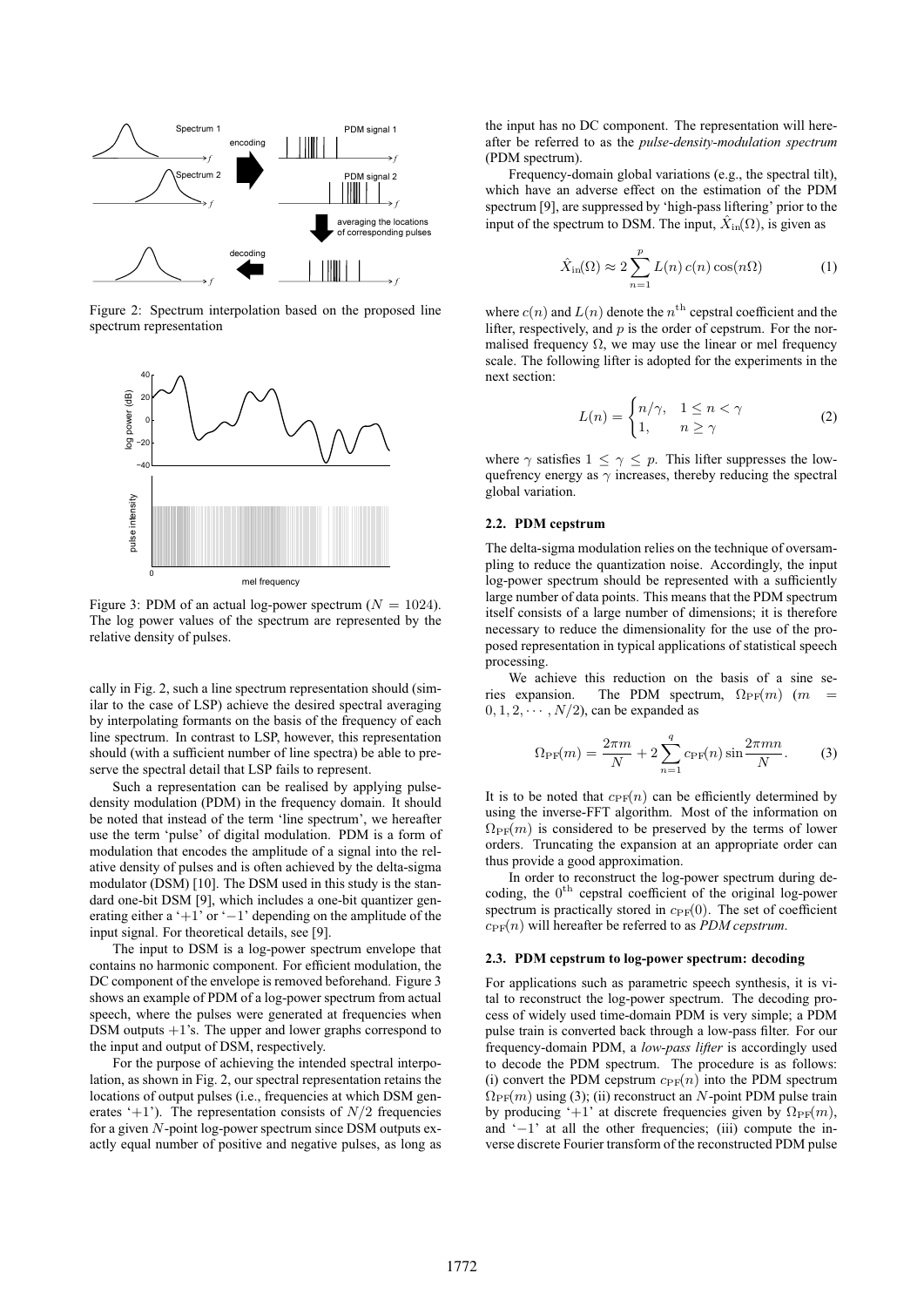

(a) Spectra to be averaged (5-ms frame-shift)



Figure 4: Comparison of spectral averaging in the cepstrum domain and PDM-cepstrum domain. For specifics of the experimental conditions, see [9].

train; (iv) apply the inverse lifter  $1/L(n)$  to the result obtained from step iii in order to recover the global variations suppressed above; and (v) perform a discrete Fourier transformation on the above liftered signal for reconstructing a log-power spectrum. According to the computation given in steps iv and v above, the reconstructed log-power spectrum,  $\hat{X}_{\text{rec}}(\Omega)$ , is now given as

$$
\hat{X}_{\text{rec}}(\Omega) = c_{\text{PF}}(0) + 2 v_c \sum_{n=1}^{p} \frac{c_{\text{PD}}(n)}{L(n)} \cos(n\Omega) \tag{4}
$$

where  $v_c$  and  $c_{\text{PD}}(n)$  are, respectively, the feedback gain of DSM and the  $n^{\text{th}}$  coefficient of the cepstrum that was computed in step iii. The truncation of cepstrum  $c_{\text{PD}}(n)$  at order p in (4) acts as the low-pass lifter of the PDM pulse train.

Figure 4 shows an example comparing spectral averaging in the standard-cepstrum domain and PDM-cepstrum domain from our preliminary experiments. Log-power spectra of consecutive frames extracted from speech with /r/-to-/I/ transition of English (Fig. 4a) are averaged in each domain. Such a type of averaging occurs during the training of HMMs, where spectra are averaged for frames that belong to the same state. As shown in Fig. 4b, the second and third formants are clearly shown in the case of the mean resulting from averaging in the PDM-cepstrum domain, whereas the standard cepstral averaging flattened out those formants.



Figure 5: Spectral distortion versus cut-off order of the highpass lifter

#### **3. Experiments**

The encoding and decoding of the PDM cepstrum distort the original spectrum. The quantization noise out of DSM is one of the causes. Here, we evaluate the accuracy of the representation with respect to values of factors involved.

#### **3.1. Method and data**

The accuracy was measured by the RMS value of spectral distortion across all the frames included in the data set. The spectral distortion was measured by the cepstrum distance:

$$
d = \frac{10}{\ln 10} \sqrt{2 \sum_{n=1}^{p} \left( c(n) - v_c \frac{c_{\text{PD}}(n)}{L(n)} \right)^2} \quad \text{(dB)} \tag{5}
$$

where  $c(n)$  and  $c_{\text{PD}}(n)$  denote the  $n^{\text{th}}$  coefficients of the original cepstrum and the cepstrum computed during the procedure in Section 2.3, respectively. We investigated the distortion against the factors used in the conversion between the spectrum and the PDM cepstrum, which are as follows: (a) the cut-off order  $\gamma$  of the high-pass lifter  $L(n)$  in (2), (b) the number of points of spectrum input to DSM, (c) the DSM feedback gain  $v_c$  and (d) the order of PDM cepstrum.

The speech data used here is of 100 English utterances by a female speaker (SLT) from the CMU ARCTIC database [11]. Spectral envelopes were estimated from their waveforms (16 kHz sampling) by the STRAIGHT analysis [12] using 5-ms frame-shifts. Each of the envelopes was then converted into the  $39<sup>th</sup>$ -order mel-cepstrum [4] (which corresponds to  $c(n)$  in (5)). The PDM cepstrum was finally computed from the spectrum obtained from the mel-cepstrum on a frame-by-frame basis.

#### **3.2. Results and discussions**

Figure 5 shows the relationship between the distortion and the cut-off order  $\gamma$  of the high-pass lifter  $L(n)$  under the following conditions:  $N = 2^{12}$ ,  $v_c = 20.0$  dB and  $q = 63$ . The distortion became minimal (0.1521 dB) when  $\gamma = 3.0$ . It should be noted, however, that the distortion values are sufficiently small across all the orders. We therefore believe that  $\gamma$  may/should be determined so as to obtain the best result specifically for the applications.

Figure 6 shows the distortion against  $N$ , the number of points in spectrum input to DSM, when  $\gamma = 3.0$ ,  $v_c = 20.0$  dB and  $q = 63$ . The distortion is closely related to the quantization